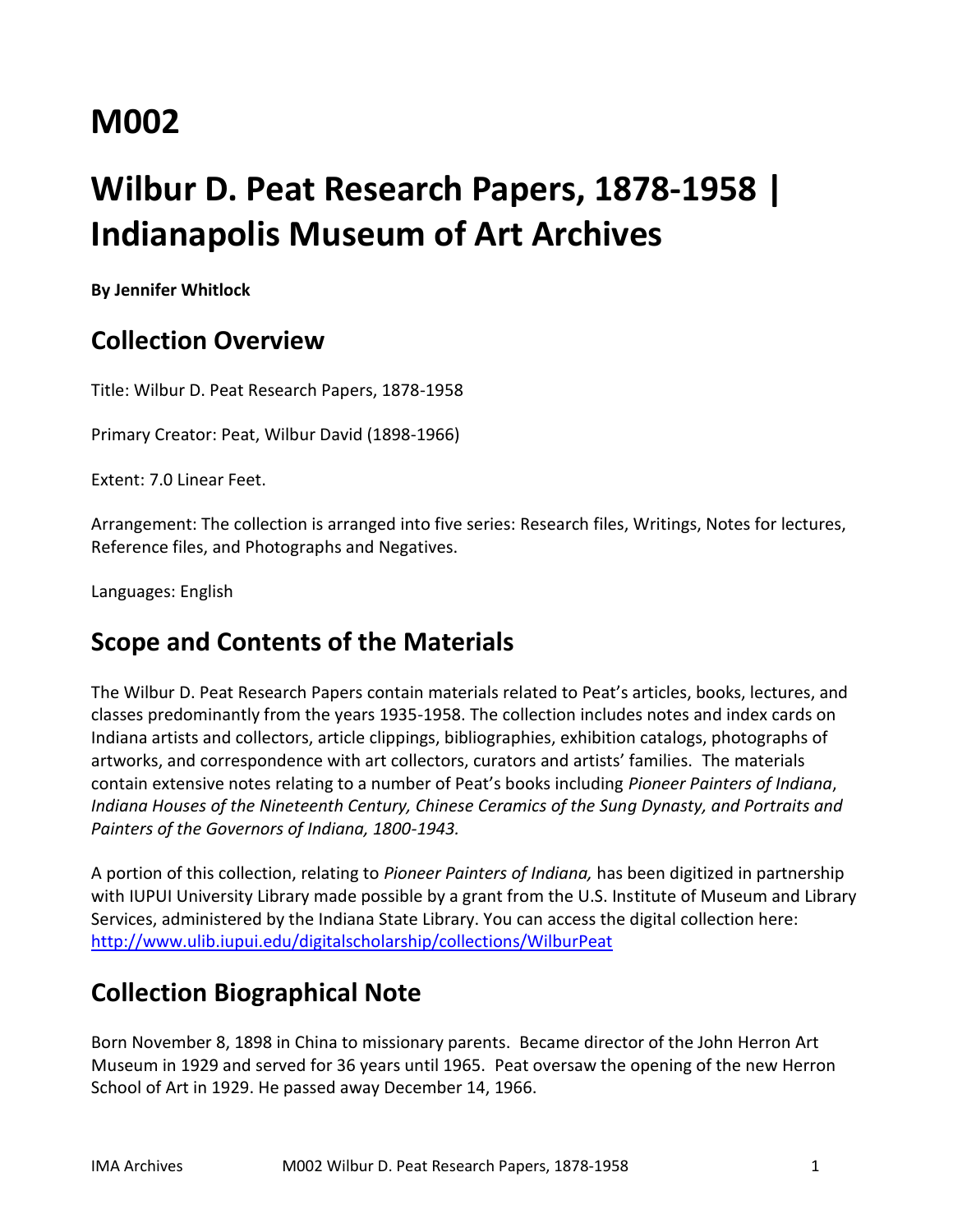# **Subject/Index Terms**

Architecture, Domestic—Indiana, Art—Indiana—Indianapolis—Exhibitions, Painters—Indiana, Painting—Indiana—Indianapolis—Exhibitions, Peat, Wilbur David (1896-1966)

Forms of Material: brochures, clippings (information artifacts), correspondence, exhibition catalogs, memorandums, negatives (photographic), notes, photographic prints, photographs

# **Administrative Information**

Repository: Indianapolis Museum of Art Archives

Alternate Extent Statement: 7.0 linear feet: 20 boxes of documents, prints, and negatives.

Bulk Dates: 1935-1958

Access Restrictions: Collection is open for research.

Use Restrictions: Unpublished manuscripts are protected by copyright. Permission to publish, quote, or reproduce must be secured from the repository and the copyright holder. Please contact the Archivist for more information.

Preferred Citation: [Title of item], [date], [Container information], Wilbur D. Peat Research Papers (M002), IMA Archives, Indianapolis Museum of Art, Indianapolis, IN.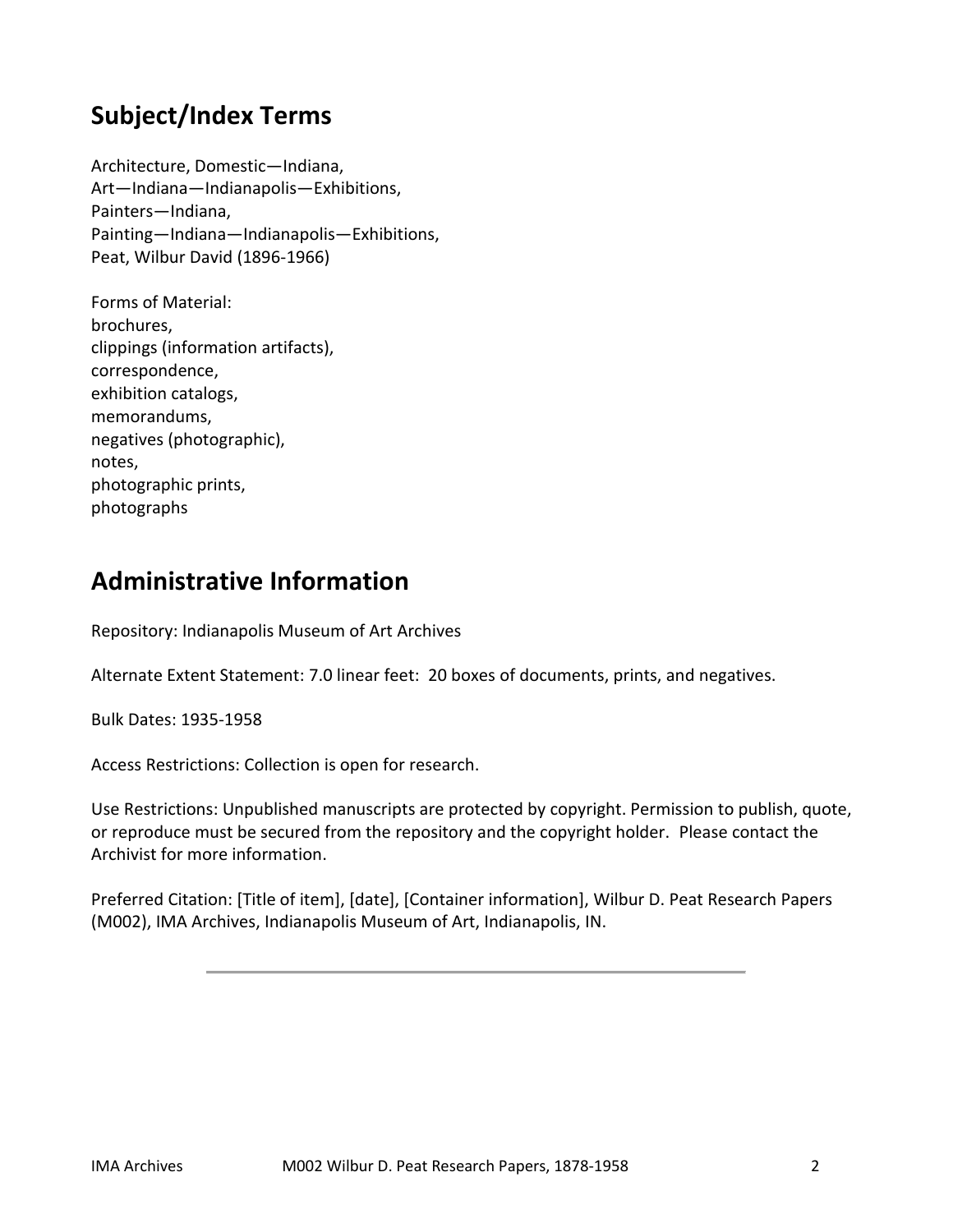# **Box and Folder Listing**

### Series I.: **Research Files**

## Subseries a: **Chinese Art**

Box 1

Folder 1: Pre-T'ang, T'ang (618-907) and Five Dynasties (907-960) notes Folders 2-7: Sung (960-1279) notes

Box 2

- Folder 8: Sung (960-1279) notes
- Folder 9: Sung (960-1279) notes and Yuan (1279-1368) notes
- Folder 10: Ming (1368-1644) notes
- Folder 11: Ming (1368-1644) and Ch'ing (1644-1912) notes
- Folder 12: Labels for Chinese collections
- Folder 13: Notes on Chinese collections
- Folder 14: Notes on various Chinese collections
- Folder 15: Price catalogs

## Box 3

Folder 16: Chinese painting publications, notes

- Folder 17: Chinese porcelains, etc. clipped from sales catalogs
- Folder 18: Correspondence RE: Chinese Art loans, 1947
- Folder 19: Correspondence [miscellaneous postcards and letters], 1947-1956
- Folder 20: European Art similar to Chinese composition

#### Subseries b: **Indiana Architecture, Art, and collections**

#### Box 3

Folder 21: Artist files "A" and bibliographic guide Folder 22: Artist files "B" [Ba] Folder 23: Artist files "B" [Be-Bo] Folder 24: Artist files "B" [Br-Bu] Folder 25: Artist files "C" [Ca-Cu] Folder 26: Artist files "C" [Chase, William Merritt]

#### Box 4

Folder 27: Artist files "C" [Chase, William Merritt] Folders 28-29: Artist files "C" [Cox, Jacob] Folder 30: Artist files "D" [Da-De] Folder 31: Artist files "D" [Di-Du] Folder 32: Artist files "E" Folder 33: Artist files "F" Folder 34: Artist files "G" Folder 35: Artist files "H"

#### Box 5

Folder 36: Artist files "H" [Hays, Barton and Samuel] Folder 37: Artist files "I-J-K" Folder 38: Artist files "L" Folder 39: Artist files "M" [Mc-Ma]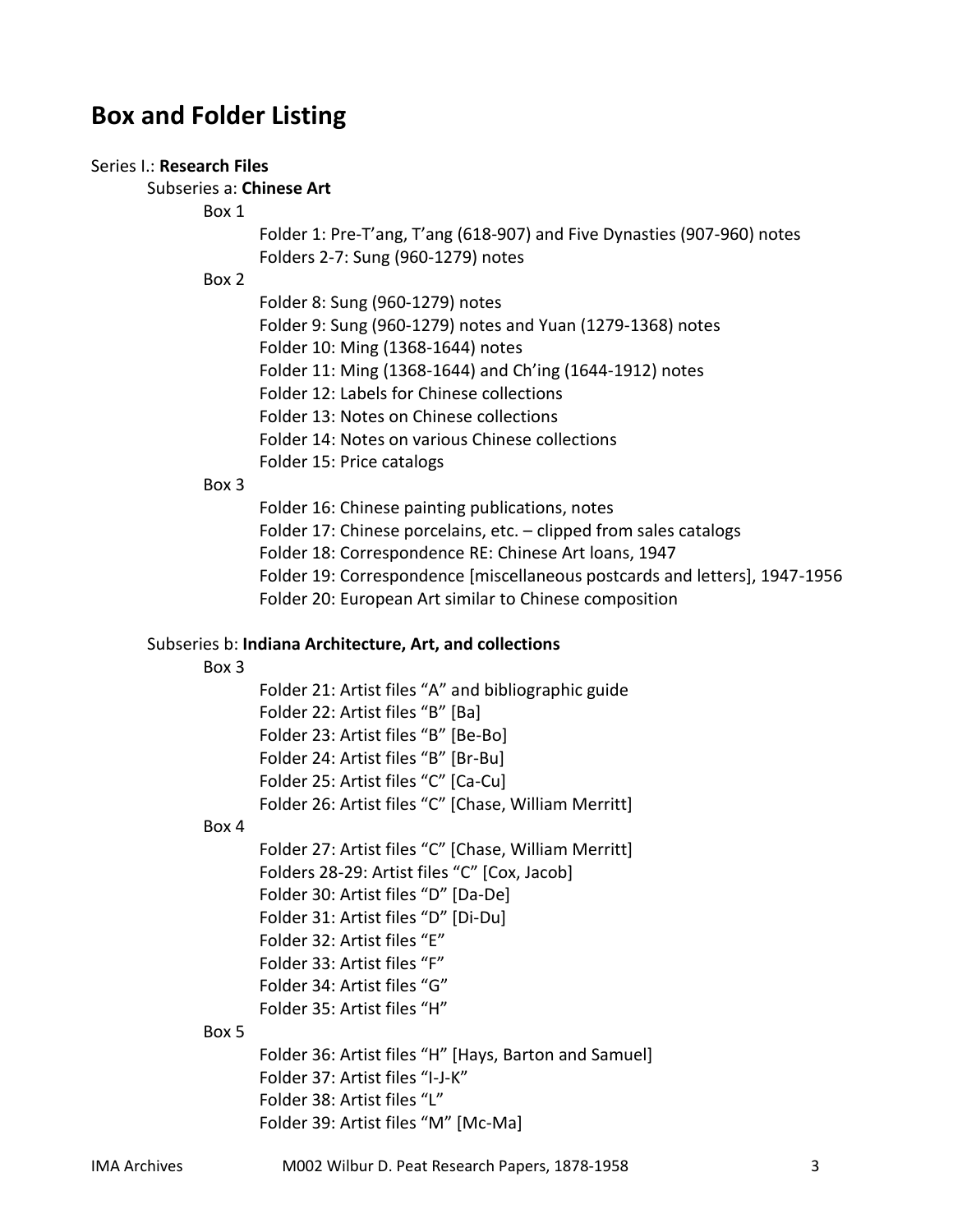Folder 40: Artist files "M" [Mi-Mu] Folder 41: Artist files "N-O" Folder 42: Artist files "P" Folder 43: Artist files "Q-R" Box 6 Folder 44: Artist files "S" Folder 45: Artist files "T" Folder 46: Artist files "U-V" Folder 47: Artist files "W" [Wa-We] Folder 48: Artist files "W" [Wh-Wy] Folder 49: Artist files "W" [Walker, Samuel Swann] Folder 50: Artist files "W" [Williams, J. Insco] Folder 51: Artist files "W" [Winter, George] Box 7 Folders 52-53: Artist files "W" [Winter, George] Folder 54: Artist files "X-Y-Z" Folder 55: Artist index cards "A-Bo" Folder 56: Artist index cards "Br-Cl" Folder 57: Artist index cards "Co-Da" Folder 58: Artist index cards "De-E" Folder 59: Artist index cards "F-Ge" Box 8 Folder 60: Artist index cards "Gi-Ha" Folder 61: Artist index cards "He-J" Folder 62: Artist index cards "K-Li" Folder 63: Artist index cards "Lo-Me" Folder 64: Artist index cards "Mi-O" Folder 65: Artist index cards "P-Ri" Folder 66: Artist index cards "Ro-Sl" Box 9 Folder 67: Artist index cards "Sm-T" Folder 68: Artist index cards "U-Wi" Folder 69: Artist index cards "Wo-X; unknown" Folder 70: Artist index cards "uncompleted" Folders 71-72: Artist index cards Bibliography, etc. Folder 73: Artists miscellaneous notes "to be filed" Folder 74: Artists "of previous years" correspondence Box 10 Folder 75: Artists notes "information needed – follow up" Folder 76: Catalog of "Ancestor Portraits in Indianapolis Homes," 1937 Folder 77: "Catalog of Early Indiana Portraits" Folder 78: "Catalog of Paintings by Jacob Cox" for exhibition, November 1941 Folder 79: Collectors [correspondence and notes] Folders 80-81: Correspondence (General) – filed by communities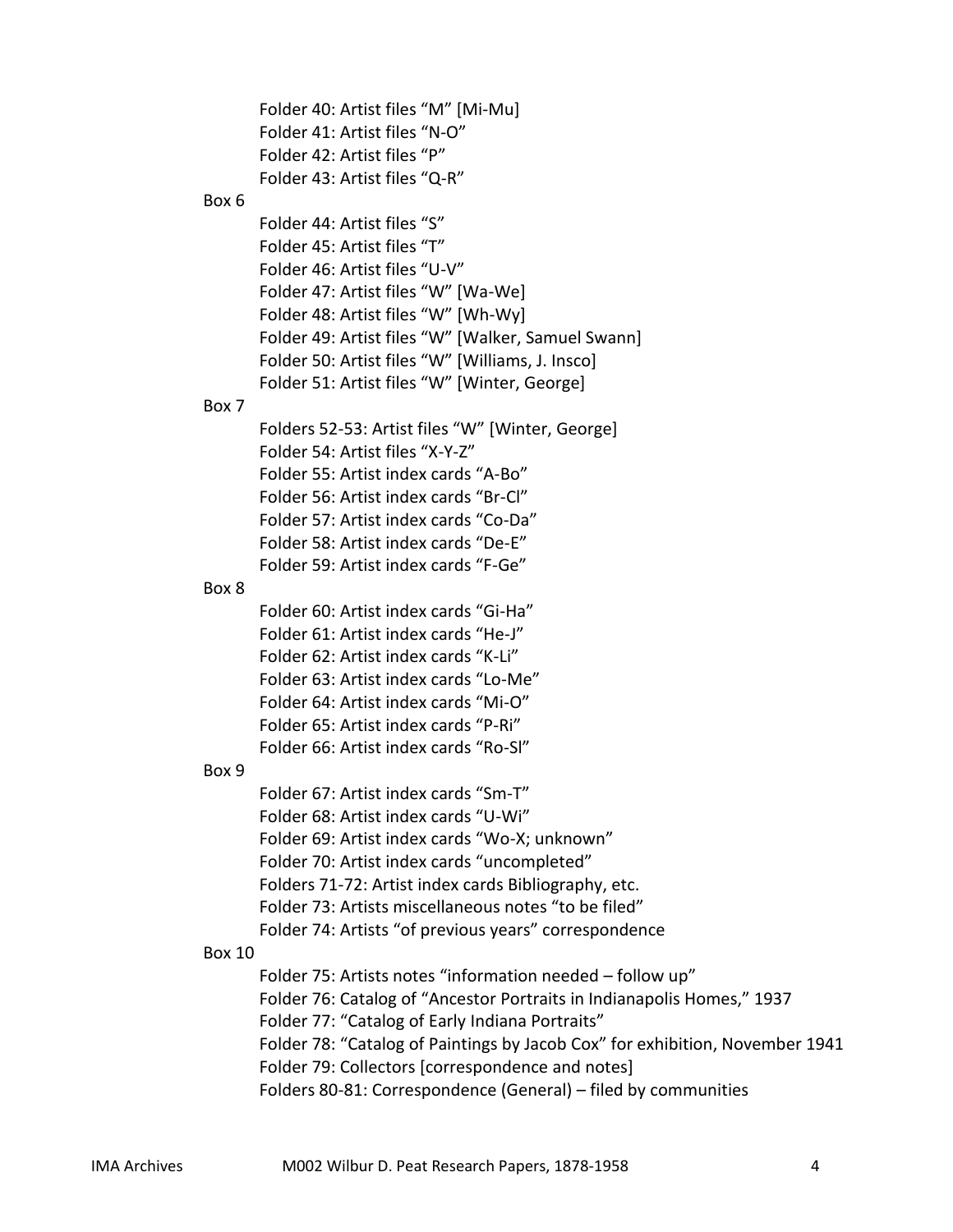|           | Folder 82: Correspondence, Fort Wayne Historical Society, Allen County, |
|-----------|-------------------------------------------------------------------------|
| 1955-1958 |                                                                         |

Folder 83: Correspondence, New York Historical Society, etc. RE: survey and research, 1940-1956

Box 11

- Folder 84: Dictionary of Indiana Artists [correspondence, clippings, and notes], 1952-1956
- Folder 85: Early American paintings miscellaneous
- Folder 86: Early Indiana painters "additional information for files"
- Folder 87: Early Indiana painters "letters awaiting reply"
- Folder 88: Early Indiana painting research workers
- Folder 89: William Henry Harrison portrait by John Wesley Jarvis
- Folder 90: "Historic house of Indianapolis" notes
- Folder 91: History of Indiana and communities notes
- Folder 92: "Indiana Portraits Nineteenth Century A-H" notes
- Folder 93: "Indiana Portraits Nineteenth Century I-Q" notes
- Folder 94: "Indiana Portraits Nineteenth Century R-Z" notes
- Folder 95: Murals
- Folder 96: Newspaper clippings and notes miscellaneous
- Folder 97: Nineteenth Century Artists excerpts from histories (city or county)
- Folder 98: Nineteenth Century Artists general articles

### Box 12

- Folder 99: Nineteenth Century Artists listings of painters, city directories Folder 100: Notes [Monuments and memorials, sculptors, print makers, and painters]
- Folder 101: Notes "Appreciation of the Arts Cincinnati Art Museum experimental course", 1935-1936
- Folder 102: Notes on research trip
- Folder 103: Out-of-state artists and out-of-state collections
- Folder 104: Painters of Indians and pioneer life notes
- Folders 105-106: *Pioneer Painters of Indiana* permissions to reproduce paintings
- Folder 107: "Portraits and early paintings in Indianapolis" notes
- Folder 108: Portraits of William Henry Harrison and George Rodgers Clark
- Folder 109: *Portraits of the Governors of Indiana* [correspondence, notes, and publication]
- Folder 110: Sculptors [correspondence, notes, and clippings]

## Series II: **Writings**

Box 13:

Folder 111: "Early Painting in Indiana," *College Art Journal*, January 1946 Folder 112: "Italian Paintings in the W. H. Thompson Collection at Muncie, Indiana," reprinted from *The Art Quarterly*, Autumn 1941 Folder 113: Journal – daily activities, January 1-February 16, 1955 Folder 114: Journal – list of professional activities, 1945-1947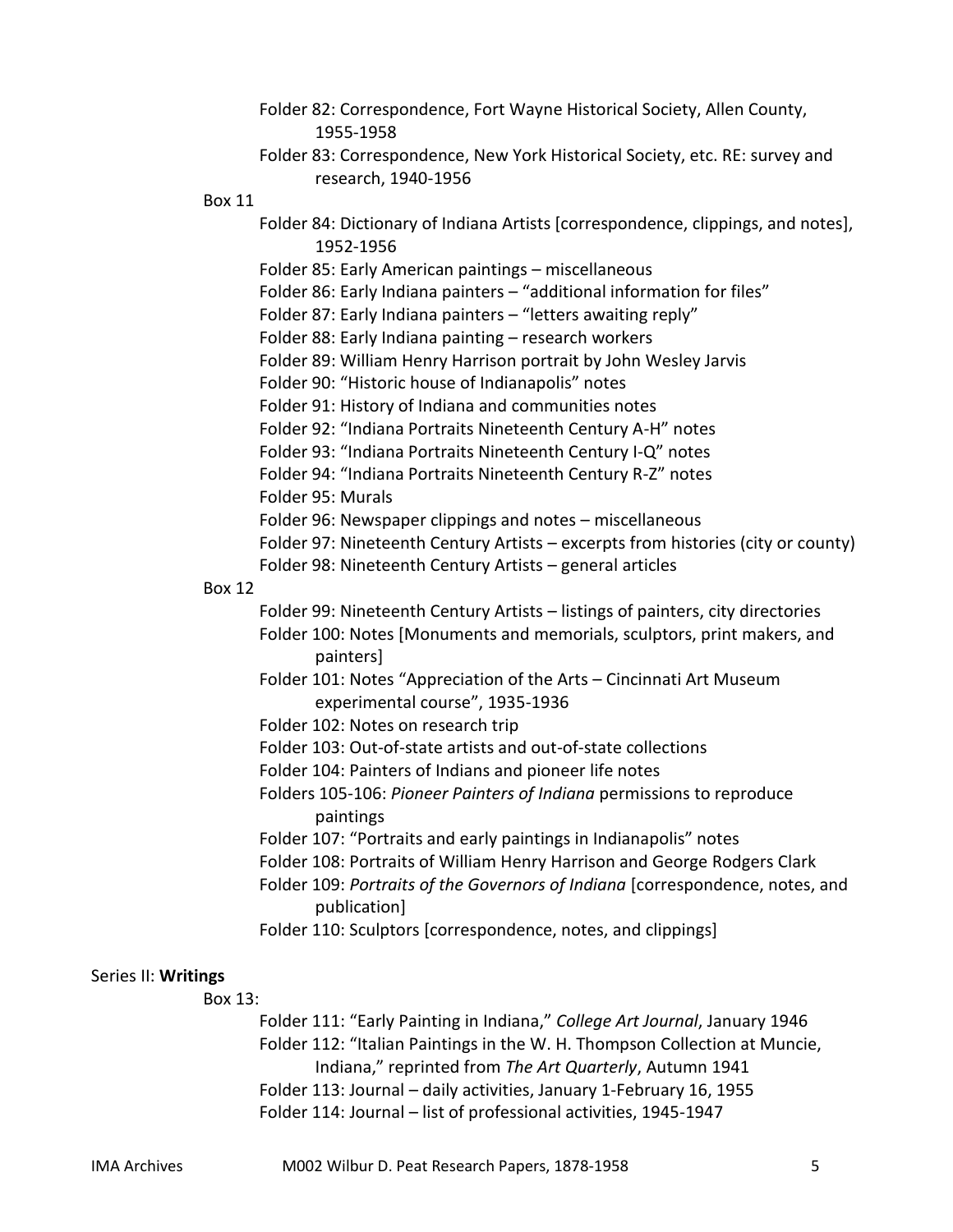- Folder 115: *Pioneer Painters of Indiana*, Art Association of Indianapolis, Indiana, 1954
- Folder 116: *Portraits of the Governors of Indiana 1800-1943*, Indiana Historical Society, 1944
- Folder 117: "Preliminary Notes on Early Indiana Portraits and Portrait Painters," *Indiana History Bulletin*, v. 17, no. 2, February 1940

## Series III: **Notes for Lectures**

Box 14

- Folder 118: "Art in the American Home: The importance of art and the value of sound artistic judgment"
- Folder 119: "Art Treasures: cleaning and restoring works of art," John Herron Art Institute, 1939
- Folder 120: "The Arts as Vocation," vocational guidance course, auspices of Kiwanis club, Connersville, IN, April 9, 1935
- Folder 121: "The Question of Tastes and Styles," John Herron Art Institute, November 8, 1938
- Folder 122: "Childs Art Appreciation," for PTA
- Folder 123: "Chinese Art Lecture Notes," February 1939
- Folder 124: "Chinese Painting"
- Folder 125: "Early Indiana Painters"
- Folder 126: Establishing the Worth-While Values in Art"
- Folder 127: "Etchings by Rembrandt" Sunday Talk, John Herron Art Institute, March 8, 1945
- Folder 128: "The Hill Towns of Italy of Yesterday and Today" Sunday Talk, John Herron Art Institute
- Folder 129: "Indiana Artist"
- Folder 130: "Indiana Artists Exhibition," transcript of WFBM radio talk, March 11, 1936
- Folder 131: "Language of Art Line, Form, Color, Composition"
- Folder 132: "Looking at Things," DePauw University, February 19, 1936
- Folder 133: "Madonna in Art"
- Folder 134: "Memorials" [includes newspaper clippings]
- Folder 135: "Modern Art A Puzzle for Modern Museums"
- Folder 136: "Modernism vs. Old Traditions: Pictures Shown in Paris"
- Folder 137: "Music and Painting," Arthur Jordan Conservatory, 1944
- Folder 138: "Our Lost Limners," Portfolio Club, Indianapolis, IN
- Folder 139: "Pictorial Composition for Photographers," October 25, 1939
- Folder 140: "Realism in American Painting" Sunday Talk, John Herron Art Institute
- Folder 141: "Signatures on Paintings Expertizing and Faking, etc."
- Folder 142: "Trends in Religious Art"
- Folder 143: "What Constitutes a Fine Print (Photography)?"
- Folder 144: [Untitled]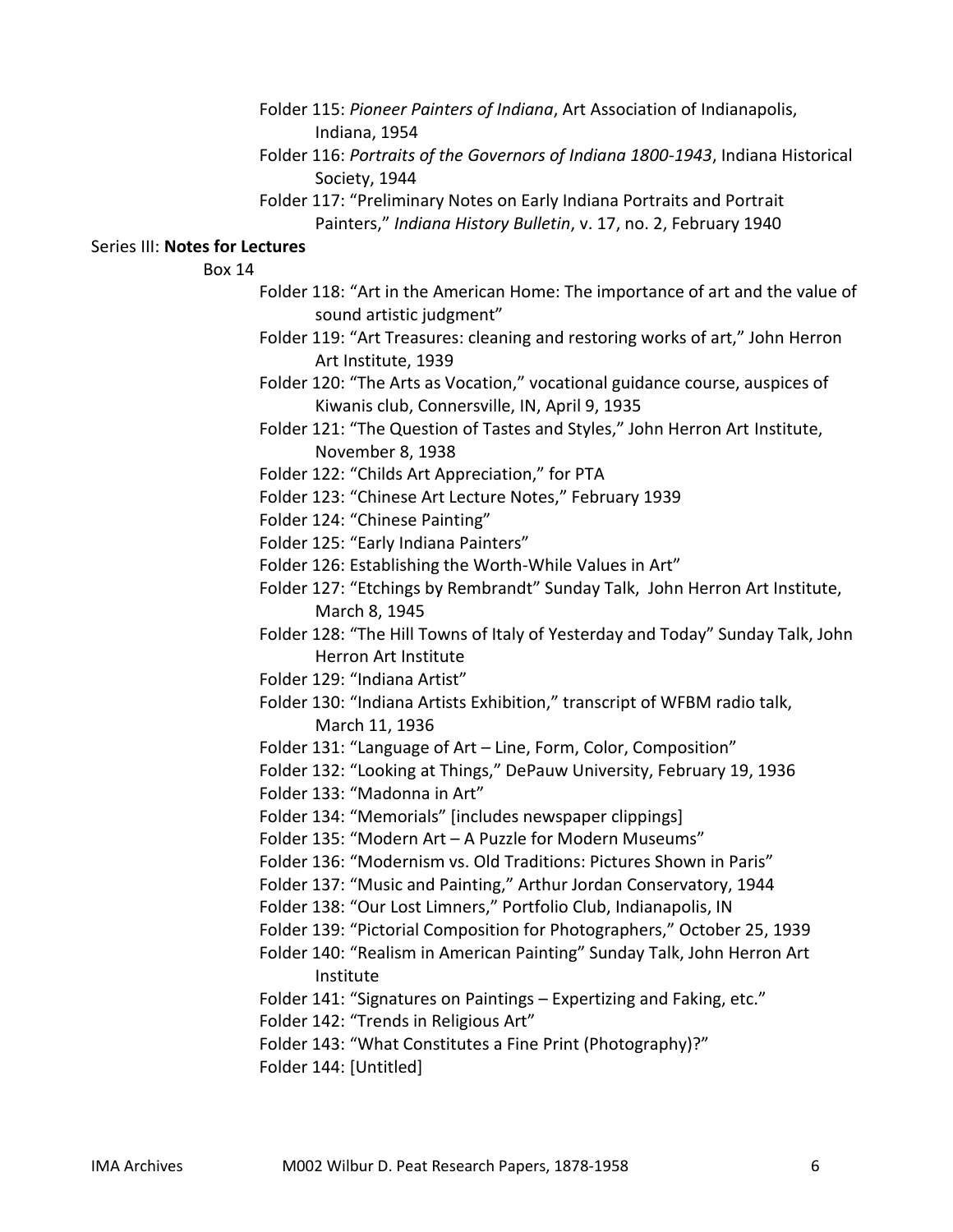# Series IV: **Reference Files**

Box 14

- Folder 145: *Alexis Coquillard - His Time: A Story of the Founding of South Bend, IN* by Mary Clarke Coquillard, Northern Indiana Historical Society, April 1931
- Folder 146: *A Corner in Celebrities* by Alice Elizabeth Trabue, 1923
- Folder 147: *Catalogue of the Loan Exhibition held by the Ladies of Trinity Episcopal Church, Logansport, Indiana*, 1878
- Folder 148: *Fifty-Fourth Annual Exhibition of American Paintings and Sculpture*, Art Institute of Chicago, October 28-December 12, 1943
- Folder 149: *Henshaw, Bundy & Forkner*, Young's Art Galleries, Chicago, IL, February 12-24, 1917
- Folder 150: *Impressions* by Mary E. Steele, 1893

## Box 15

- Folder 151: *Indiana 1779-1929*
- Folders 152-153: Indiana Art exhibition catalogs
- Folder 154: Indiana Painting Collections catalogs
- Folders 155-156: Indianapolis Art exhibition catalogs
- Folder 157: *Indiana History Bulletin*, 1944-1945
- Folder 158: *Indiana History Bulletin*, 1948, 1950, 1954
- Folder 159: Indiana Historical Society Publications: v. IV no. 5 & 7
- Folder 160: Indiana Historical Society Publications: v. 15 no. 1
- Folder 161: Indiana Historical Society Publications: v. 15 no. 3

## Box 16

- Folder 162: Indiana Historical Society Publications: v. 16 no. 3
- Folder 163: *Indiana Magazine of History*, March 1944
- Folder 164: *Indiana Magazine of History*, September 1946
- Folder 165: *Indiana Magazine of History*, March 1948
- Folder 166: *Indiana Magazine of History*, June 1948
- Folder 167: *Indiana Magazine of History*, December 1948
- Folder 168: *Indiana Magazine of History*, June 1949
- Folder 169: *Indiana Magazine of History*, March 1951
- Folder 170: *Indiana Magazine of History*, June 1954
- Folder 171: *Indiana Magazine of History*, December 1954

#### Box 17

- Folder 172: *Legend of Cedar Isle* by R.B. Whitsett, Jr., 1936
- Folder 173: *Loan Exhibition of Portraits in the Art Galleries of the Music Hall*, Cincinnati, 1896
- Folder 174: *Painting the United States*, Department of Fine Arts, Carnegie Institute, October 14-December 12, 1943

# Series V: **Photographs and Negatives**

Box 17

Folder 175: Chinese Art [also includes negatives and notes]